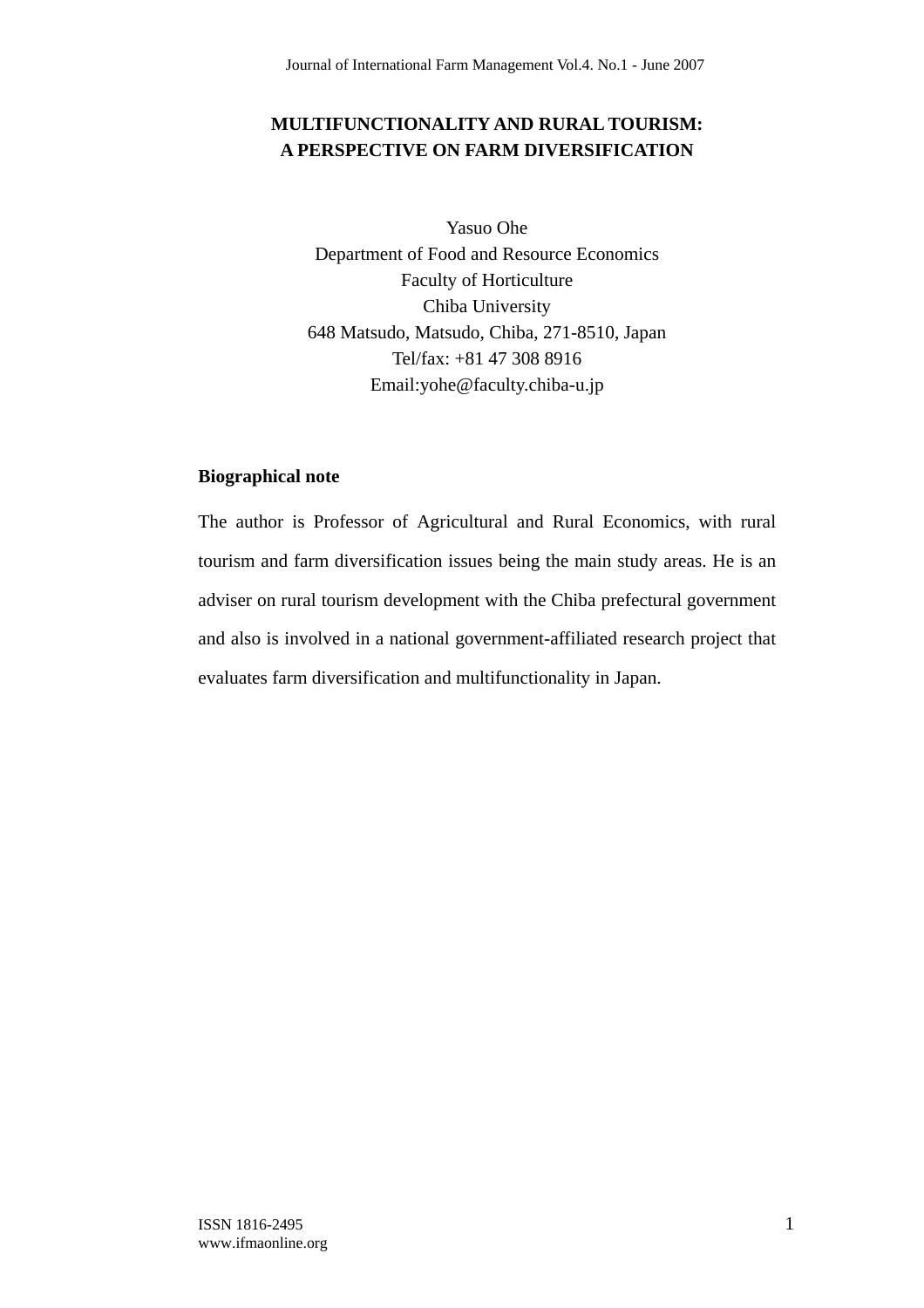# **MULTIFUNCTIONALITY AND RURAL TOURISM: A PERSPECTIVE ON FARM DIVERSIFICATION**

### **Abstract**

Despite the growing interest in rural tourism in rural communities, there has been little investigation of how to introduce this new activity into conventional farm management while taking advantage of multifunctionality in agriculture. Considering rural tourism as a new farming activity that transforms a positive externality of multifunctionality into an income-generating opportunity (or the internalisation an of externality), this paper examines the evolutionary process of farm management by focusing on a farm household that operates a rural tourism business in Hiroshima, a mountainous area in western Japan. The examination of this household pioneering rural tourism showed that the rural tourism activity was a product innovation in farming whereas a traditional innovation in farming techniques was a process innovation. The former evolved from an interaction between multifunctionality and a rural tourism activity. Therefore, we should put more emphasis on policy that focuses on promoting product innovation in farming especially in the field of rural tourism by farm women.

**Keywords**: rural tourism, farm diversification, multifunctionality, service goods, product innovation, externality, internalisation, gender, entrepreneurship

### **Introduction**

Rural tourism has been advocated as a means of farm diversification (Haines and Davies, 1987; Slee, 1989) and has been studied from the viewpoint of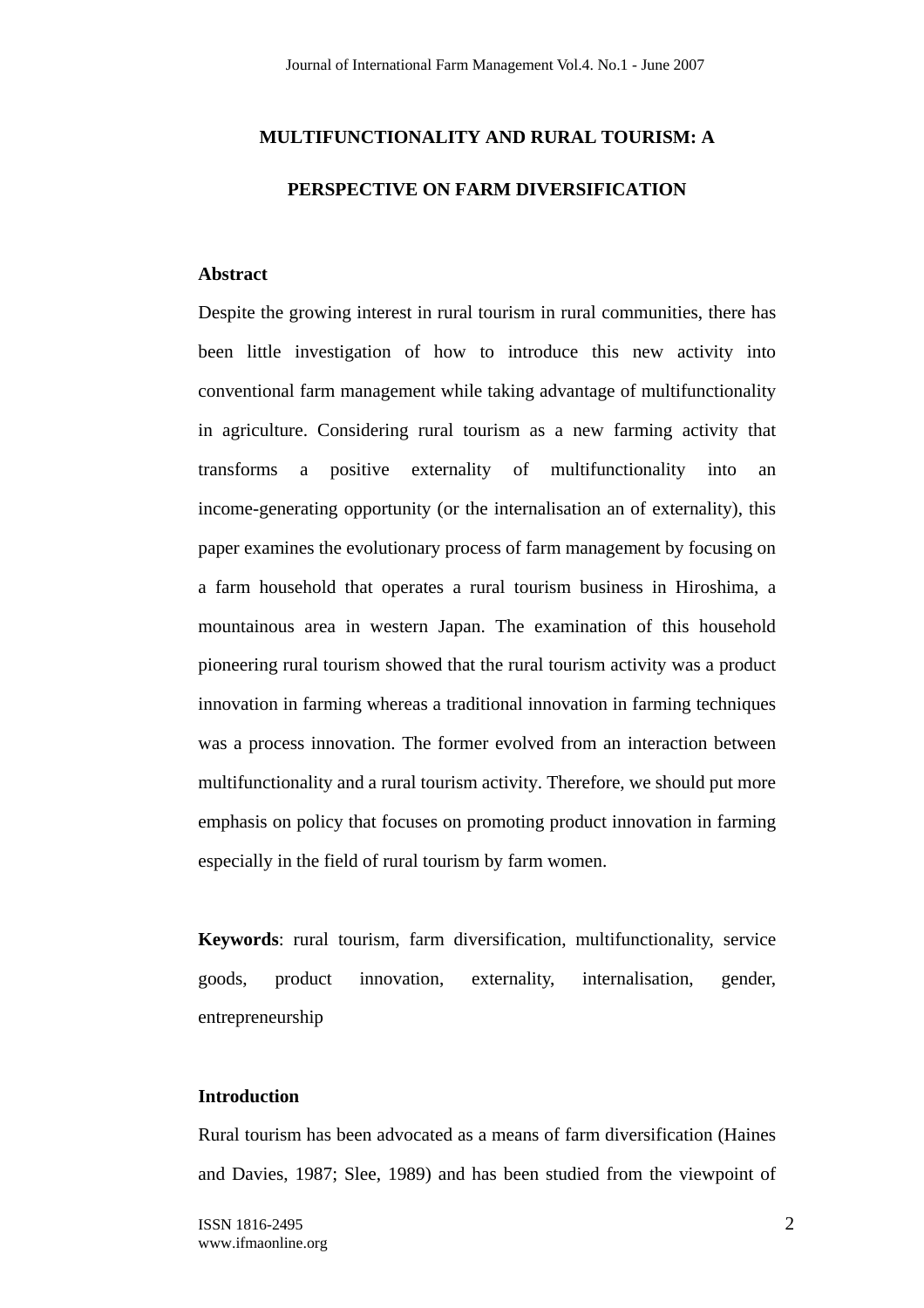farm-based rural hospitality businesses in many countries (Page and Getz, 1997). However, how to combine multifunctionality in agriculture with farm diversification has not received sufficient attention. The basic idea behind multifunctionality is that agriculture is more than just producing food and selling commodities; it also produces many intended and unintended by-products. Some externalities are "good", such as creating employment in rural areas, while others such as pollution and erosion are clearly undesirable. Externalities can be intangible, such as the preservation of a farming heritage. If farmers can successfully take an externality into the farm business or internalise it, multifunctionality will give them a chance to realise a new income source.

This point will be important in designing rural policies to help farmers create a new farm activity through internalising an externality or transforming it into an income-generating process. This is why we focus on multifunctionality and farm diversification. However, to our knowledge, sufficient conceptual explorations taking into account the unique features of rural tourism<sup>1)</sup> that differ in several aspects from traditional farm products have been lacking.

Therefore, firstly, this paper clarifies the characteristics of rural tourism as a farm activity compared with traditional farming activities. Secondly, we evaluate multifunctionality from the perspective of innovation in farming activities internalising its externalities into a new farm activity.

Thirdly, we conduct a case study on how a rural tourism activity was generated by tracing the evolutionary process of farm activity focusing on one farm household in mountainous Hiroshima, Japan and on mutual interaction between multifunctionality and rural tourism development. This is because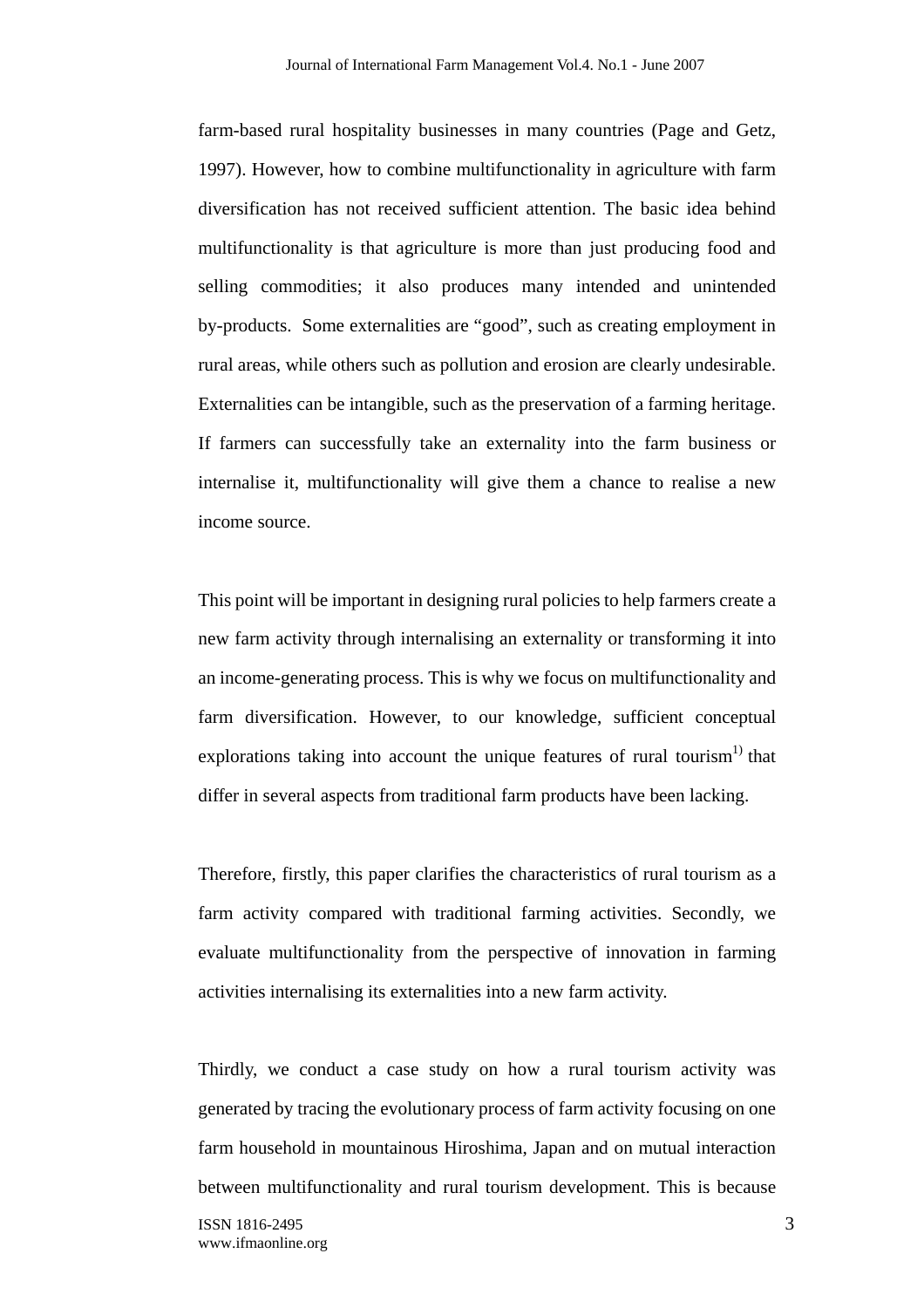pioneering farmers come into existence so sporadically that their existence is not incorporated into statistical data. This pioneering farm activity gives us an effective model for predicting the future evolution of rural tourism. Finally, we suggest future farm policy orientation that is in harmony with rural resource-environment policy.

### **Study area and rationale for case study**

To shed light on the evolution of rural tourism we focus on a farm household that is conducting a rural tourism activity in the mountainous northern tip of Hiroshima, western Japan. Western Japan is one of the most profoundly less favoured areas in this country in terms of an ageing population, scarcity of successors and small farms. Over 100 farmhouses providing accommodation for skiers have been established in this area, as it is one of the largest ski areas in western Japan. A problem has been to promote rural tourism in the summer so that tourism is not limited to winter sports. In response, a few farm households, differing from traditional farmhouses who only provide accommodation for skiers, are engaged in rural tourism. A typical case is the Tamura farm. Through reviewing about 40 years of evolution within this household we contrast rural tourism and farming from an innovation perspective because these take place within the setting of two epochs. Through this case study we clarify the impact of rural tourism on farm management by elucidating the process of internalisation of multifunctional externalities and try to anticipate prospects for the future direction of farm diversification in less favoured areas. Although this is, of course, a personal history of one farm, we can observe a drastic change in the farming system within this family wherein they experienced events that often reflected the general socio-economic background that this country had experienced.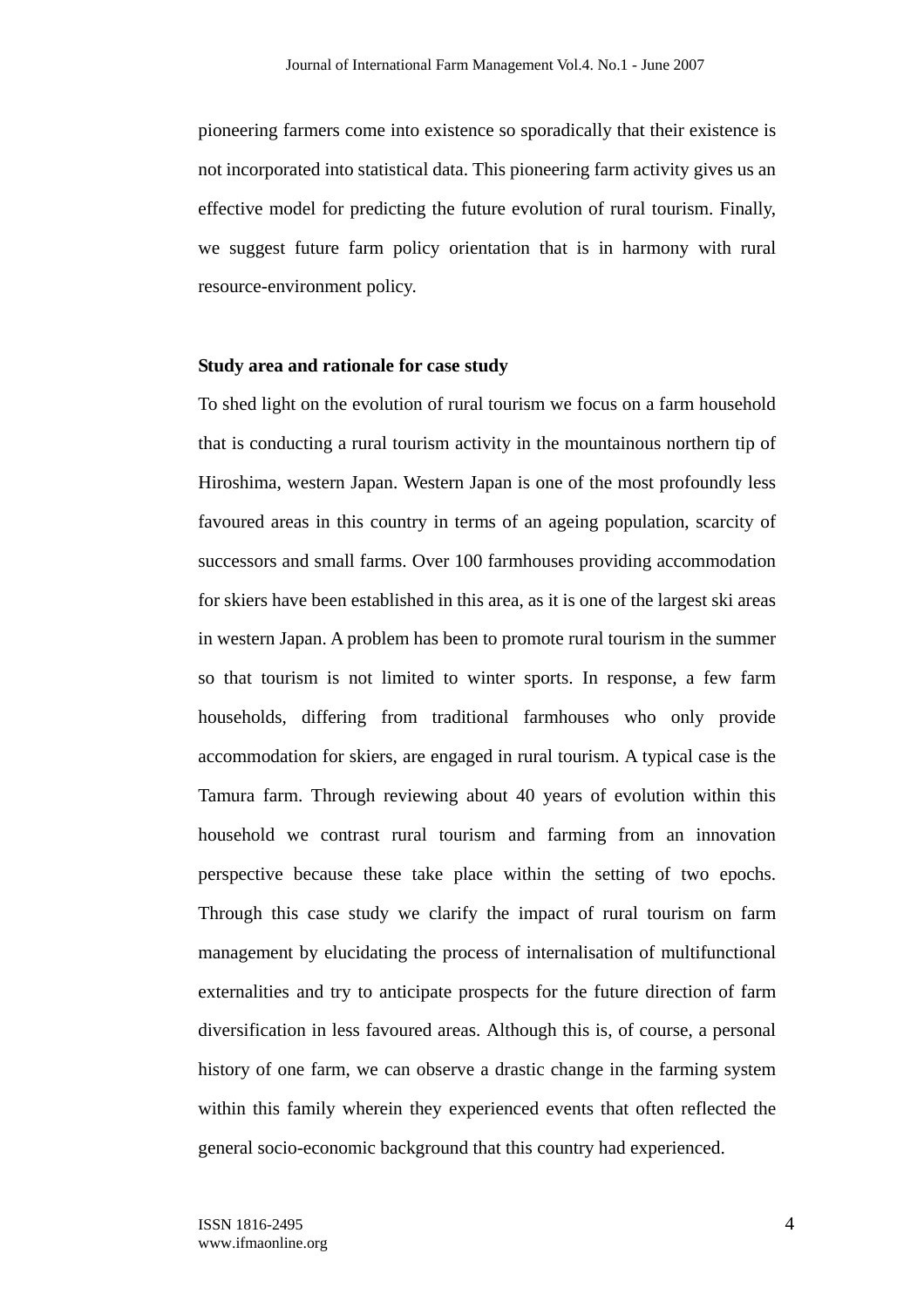#### **Emerging rural markets and conceptual consideration**

The recent surge in rural tourism and direct selling by farmers from stands or shops in rural areas creates a new possibility for forming other markets in addition to the markets for farm products in the cities (Figure 1).



**Figure 1 Rural-urban relationship between two products**

Figure 1 illustrates that, in addition to the traditional route of farm products from rural areas to urban markets depicted by the arrow from left to right, another arrow emerges from right to left. This arrow exists because urban dwellers have begun to purchase farm products that often have the features of service goods such as rural tourism.

Therefore, we assume that there are two spatially segregated markets in rural and urban areas, and these are termed here "urban markets" and "rural markets", respectively. This is because prices for traditional farm products are formed in urban markets, while prices for rural tourism are formed in rural markets. In other words, the difference is based on whether or not price formation is done at the point of production. This is why we should consider two spatially independent markets. Profiles of the two products, which we call "rural tourism goods" and "ordinary farm products", are characterised and contrasted in Table I. The profiles show two different goods dealt in spatially different markets.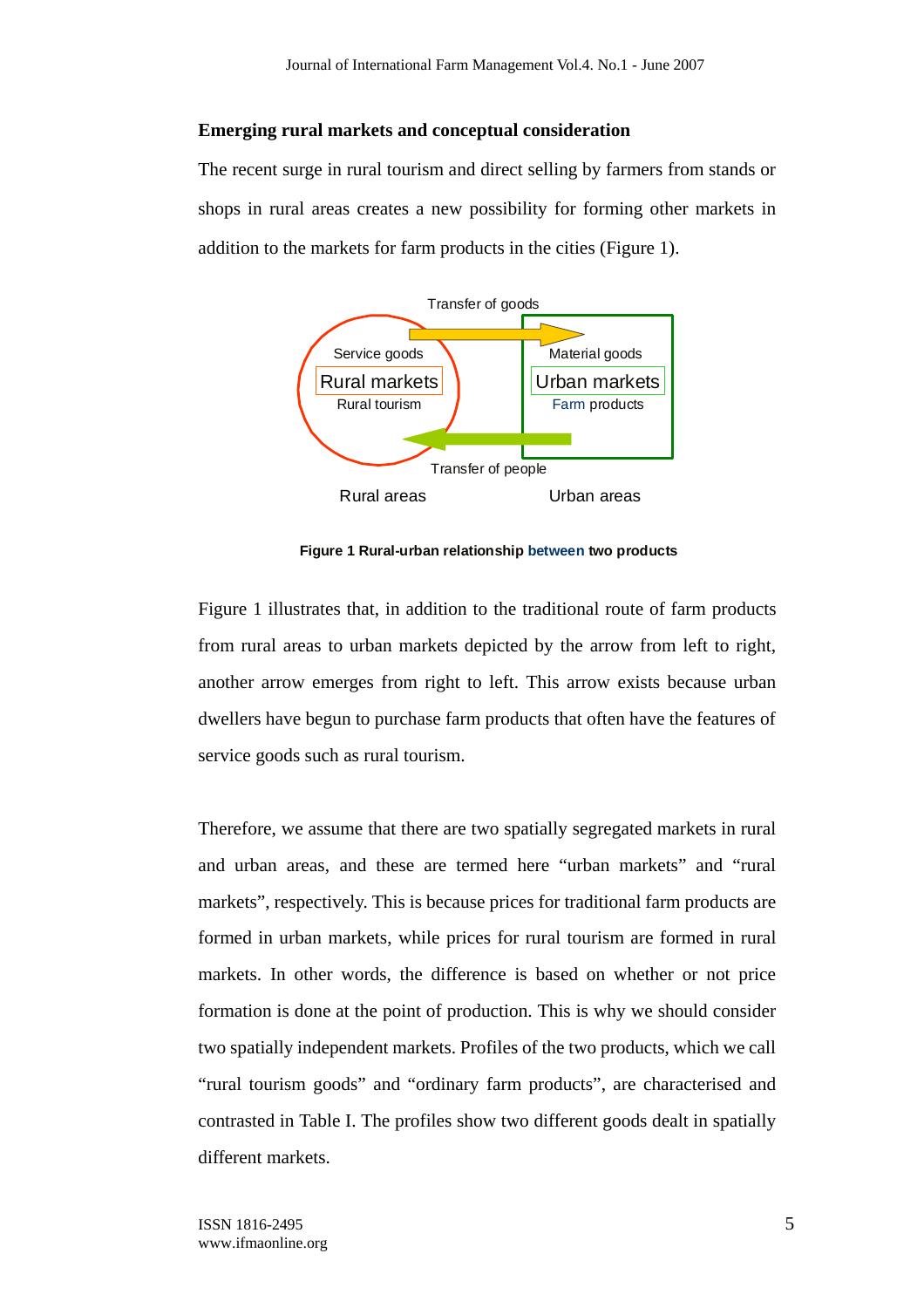| <b>Characteristics</b>                                                   | <b>Rural-tourism goods</b>             | <b>Ordinary farm products</b> |  |
|--------------------------------------------------------------------------|----------------------------------------|-------------------------------|--|
| Location of markets                                                      | Rural areas                            | Urban areas                   |  |
| Who pays transportation costs                                            | Consumers (visitors)                   | Producers                     |  |
| Types of demand                                                          | Recreation, purchase of<br>local foods | Food purchase                 |  |
| Types of goods                                                           | Service goods                          | Physical goods                |  |
| Types of market                                                          | Niche, up-market                       | Mass market                   |  |
| Possibility of internalising<br>multifunctionality into farm<br>activity | Positive                               | Neutral                       |  |

*Table I. Comparison of two different farm goods* 

First, in the case of the urban market, ordinary farm products are traditionally shipped to urban markets for consumption. Generally, these products are for a mass market utilising a mass distribution system conducted by retailers or agricultural cooperatives. Transportation costs are usually borne by producers.

Conversely, in the case of rural markets, products are demanded mainly by urban inhabitants and partially by rural inhabitants. The following are included in the category of rural tourism goods: accommodation, rural cuisine, farm and farming experiences, pick-your-own, etc., and these have some of the characteristics of service goods. In addition, products from farmers' shops and ordered by telephone or e-mail and delivered through the postal service or other carriers are also included in this category. Products sold in this manner are considered to be purchased by urban consumers who pay transportation  $\text{costs}^{2}$ . A common factor with these products is that those who demand them pay the costs of coming to the rural markets or the delivery costs.

The markets for rural tourism goods are not large, and are considered to be niche markets, as is often pointed out (OECD, 1995a, OECD, 1995b). Thus, it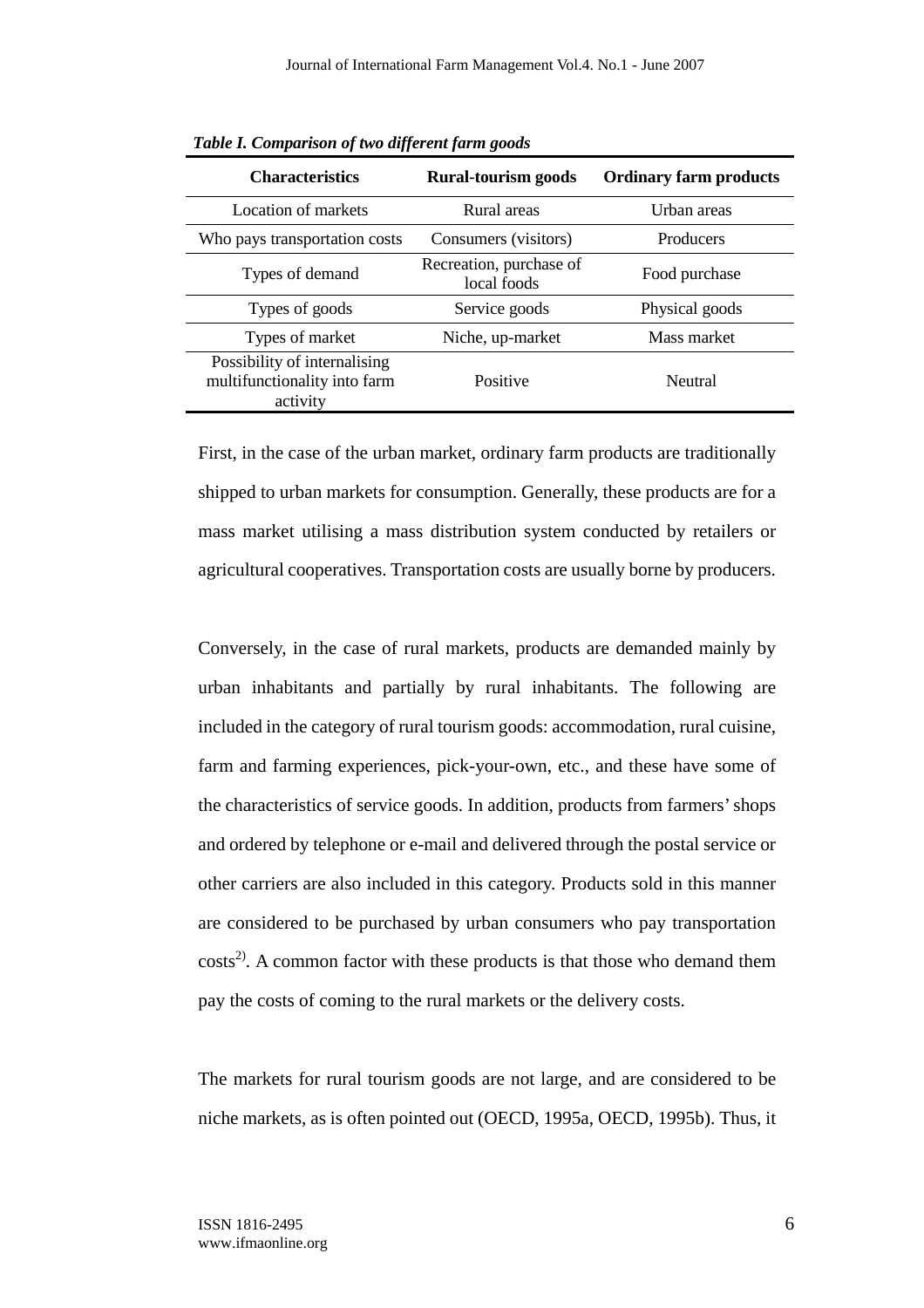is assumed that these characteristics result in larger income elasticity of demand compared with that for ordinary farm products such as food.

In connection with multifunctionality, a positive externality such as landscape formation, land preservation, maintenance of a rural heritage, provision of a recreational opportunity and so on caused by a farm activity can be internalised or transformed into a farm business such as rural tourism activity by farmers as described below in detail. Otherwise farmers cannot receive payment for the benefit that they provide to society.

In this sense rural tourism can take advantage of multifunctionality by internalising an externality caused by multifunctionality. On the contrary, ordinary farm products can create multifunctionality, although they are considered to be neutral for utilising multifunctionality by internalisation into the farm business.

It is presumed that these two markets are not substitutable, but are complementary to each other for farmers. When we consider the two possible markets, it is easier to extend perspectives towards farm diversification.

### **Internalising multifunctionality into rural tourism**

Here, we evaluate multifunctionality from the viewpoint of internalisation into an on-farm activity<sup>3)</sup>. We summarise types and features of multifunctionality from the perspective of Japanese agriculture in Table II; yet, we recognise that there is variation in what aspects are emphasised from one country to another. With regard to the impact of agriculture on the environment from each aspect, agriculture has both naturally positive and negative impacts depending on the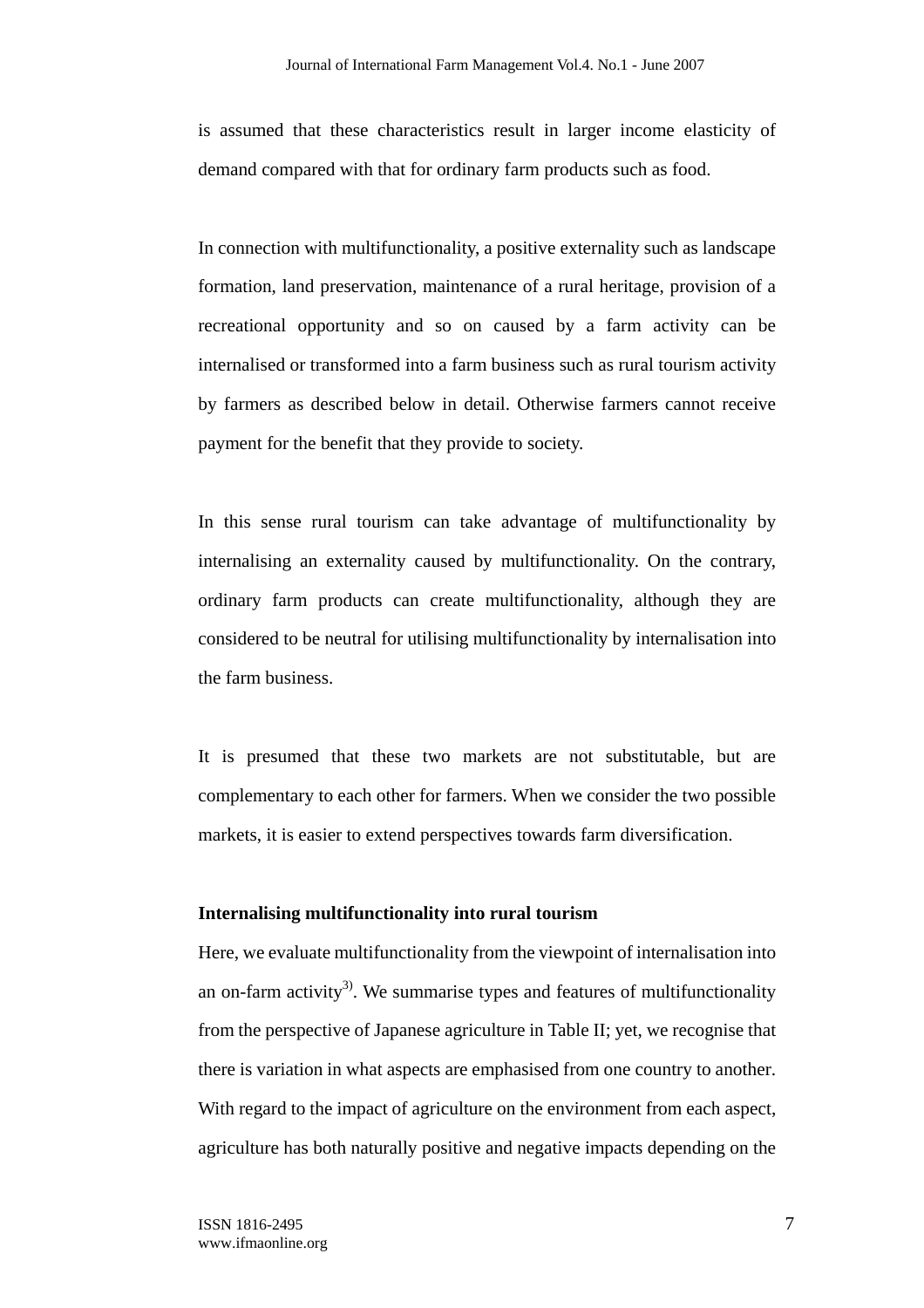intensity of the agricultural activity<sup>4)</sup>. However, this paper focuses on positive externalities in farming activities.

| <b>Types of</b><br>multifunctionality | <b>Content of multifunctionality</b>                                                                                                    | <b>Possibility of</b><br>farm business |
|---------------------------------------|-----------------------------------------------------------------------------------------------------------------------------------------|----------------------------------------|
|                                       | Land preservation:<br>preventing flood water and soil erosion                                                                           | Low                                    |
| Environmental<br>function             | Nurturing water resource:<br>preserving underground water                                                                               | Low                                    |
|                                       | Preserving natural environment:<br>purifying water and air, ameliorating climate<br>change, preserving bio-diversity and eco-<br>system | Low                                    |
|                                       | Landscape formation                                                                                                                     | Low                                    |
| Cultural and<br>social function       | Preserving cultural heritage                                                                                                            | Middle                                 |
|                                       | Health and recreational function                                                                                                        | High                                   |
|                                       | <b>Educational function</b>                                                                                                             | High                                   |

*Table II. Multifunctionality and possibility of internalisation as farm activity* 

First, we classified multifunctionality into two functions: one related to the environment and another related to cultural and social aspects as shown in Table II.

Concerning functions related to the environment, since externalities are widely exerted, these are not easy to entirely internalise at an individual farm level because these functions require collective efforts, for instance, at the local community level for complete internalisation.

In contrast, health and recreational functions and educational functions are interpreted as social functions rather than environmental functions and can be internalised into a farm level activity more easily than other functions, as they are easier to transform into service goods such as rural tourism by a farm activity. Thus, in multifunctionality, there are functions that are easily internalised at the farm level and ones that are not. For this reason, health,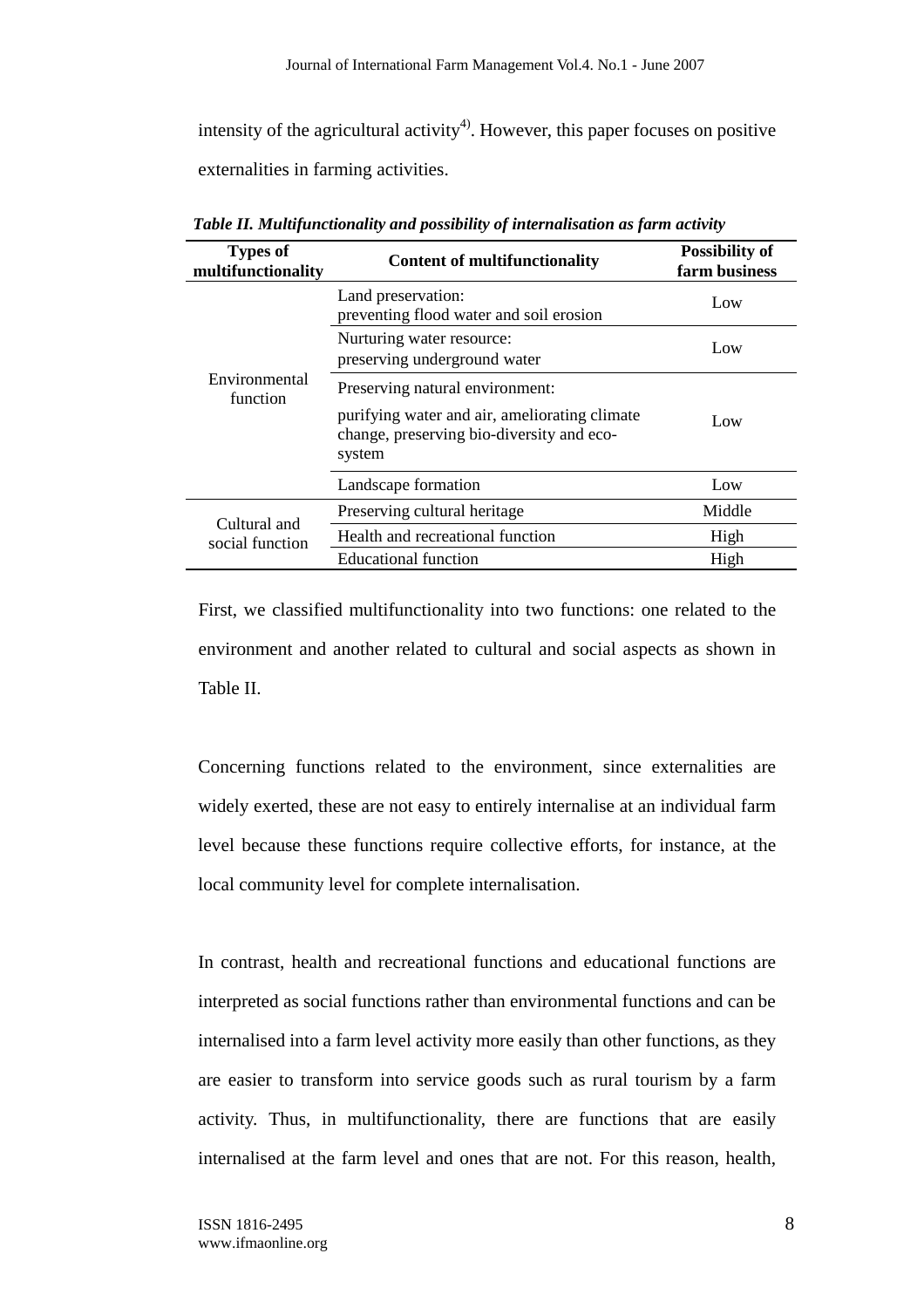recreational and educational functions have greater possibilities to be utilised as new farm activities.

To summarise, from the farm policy perspective, the significance of multifunctionality issues is the chance to enlarge the activity domain for farm diversification by taking into account environmental impacts. In this case, it should be noted that there are differences in terms of the ease in internalising an externality into a farming activity among types of multifunctionality. Hereafter, in the following section, we focus on the recreational function to examine how a rural tourism activity was generated.

## **Evolutionary process of farming activity and rural tourism: a case study of innovation in farming**

As a case study on how a farm operator generated an innovative farming activity in connection with multifunctionality, we focus on the evolution of the Tamura farm, beginning in 1963 when the Tamuras married, up until 2001. The profile of the Tamura farm is summarised in Table III. The Tamura farm is located in one of the steepest hilly and mountainous areas in Hiroshima. Mrs. Tamura was a pioneer of rural tourism in this area, although farming conditions for this family were very similar to those of other farm households there. Because of the highland climate, which is cool in summer and characterised by a large temperature difference between day and night, good quality vegetable products are produced such as tomatoes and cucumbers, which have been the main crops in this area. The Tamura's farm is slightly larger than the average in this area.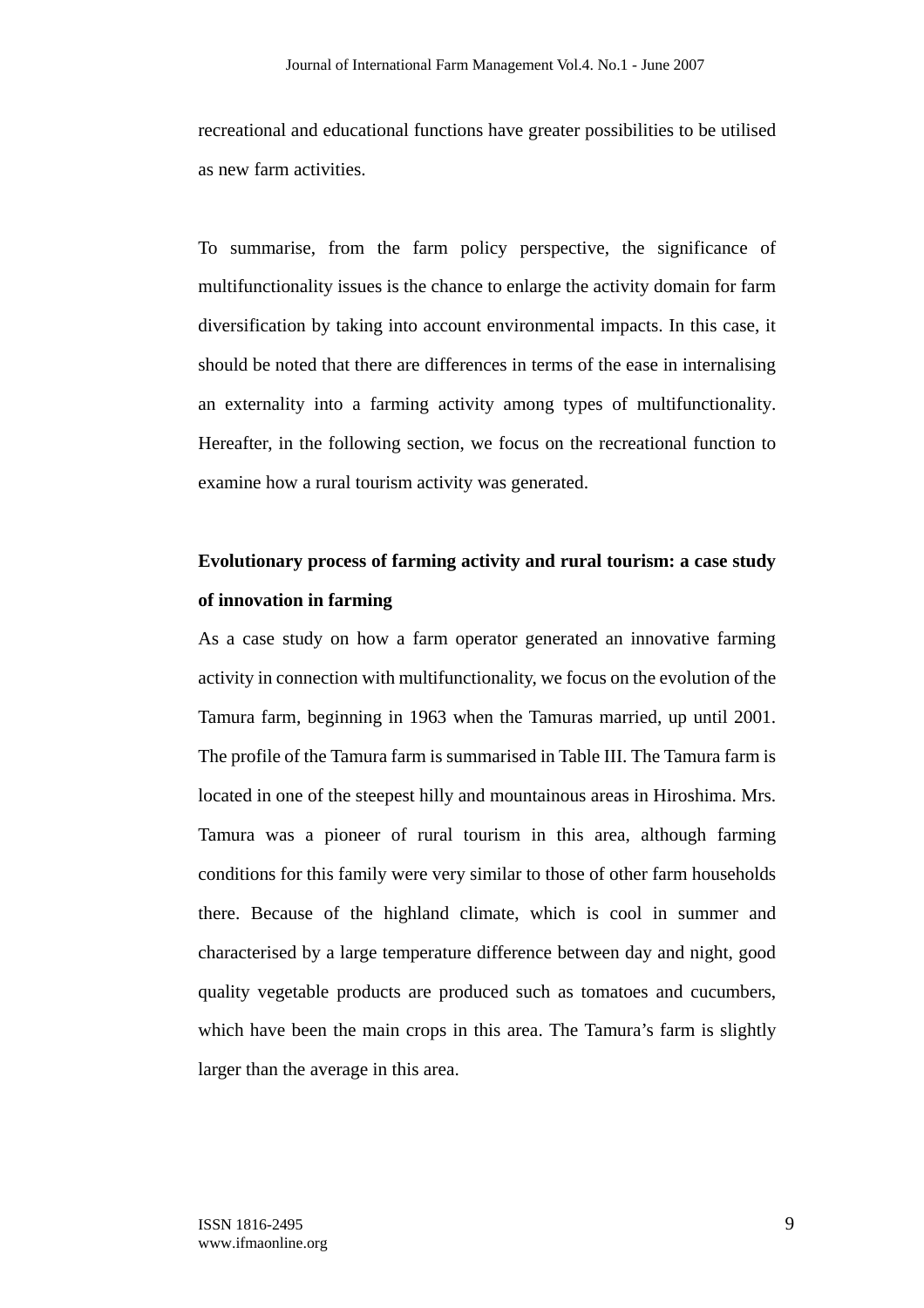| $1.0000$ and $1.0000$ of the standard farmer $1.0000$ and $1.0000$ |                                                                                                                                                                                          |  |  |
|--------------------------------------------------------------------|------------------------------------------------------------------------------------------------------------------------------------------------------------------------------------------|--|--|
| <b>Item</b>                                                        | Data                                                                                                                                                                                     |  |  |
| Location                                                           | Hilly and Mountainous Hiroshima, Height: 450 m                                                                                                                                           |  |  |
| Family<br>labour                                                   | Husband (rice) and wife (vegetables, rural tourism)<br>Wife: "designated excellent farmer" by prefectural government                                                                     |  |  |
| Acreage:<br>land use                                               | 1.6 ha: rice $(0.3 \text{ ha})$ , green house $(0.3 \text{ ha})$ , vegetables $(0.1 \text{ ha})$ ,<br>flower field $(0.75 \text{ ha})$ , car park $(0.15 \text{ ha})$<br>$10.0$ ha: wood |  |  |

*Table III. Profile of the Tamura farm (as of 2001)* 

We recognise that there were two epochal events in the years during which the farm evolved. The first was mechanisation and the land consolidation process that spread throughout agriculture during 1960s to the 70s. The land, or paddy field, consolidation project was a prerequisite for mechanisation because traditional paddy fields were small, scattered, and irregular in form, which presented major physical obstacles to the mechanisation of growing the main crop, rice. Effects of land consolidation are summarised by an illustration in Figure 2. Until this obstacle was removed, mechanisation could not truly increase labour productivity. Therefore, we should treat mechanisation and land consolidation together as a unit of innovation in farming<sup>5)</sup>.



Before land consolidation (traditional form of paddy)

| Farmer a's land |
|-----------------|
| Farmer b's land |
| Farmer c's land |

After land consolidation (current form of paddy)

| Effect of land consolidation          | <b>Before</b>    | After |
|---------------------------------------|------------------|-------|
| Mechanisation                         | <b>Difficult</b> | OΚ    |
| Increase labour productivity          | <b>Difficult</b> | OΚ    |
| Flexible land use                     | <b>Difficult</b> | OΚ    |
| $\implies$ Increase land productivity | <b>Difficult</b> | DК    |

**Figure 2 Effects of land consolidation**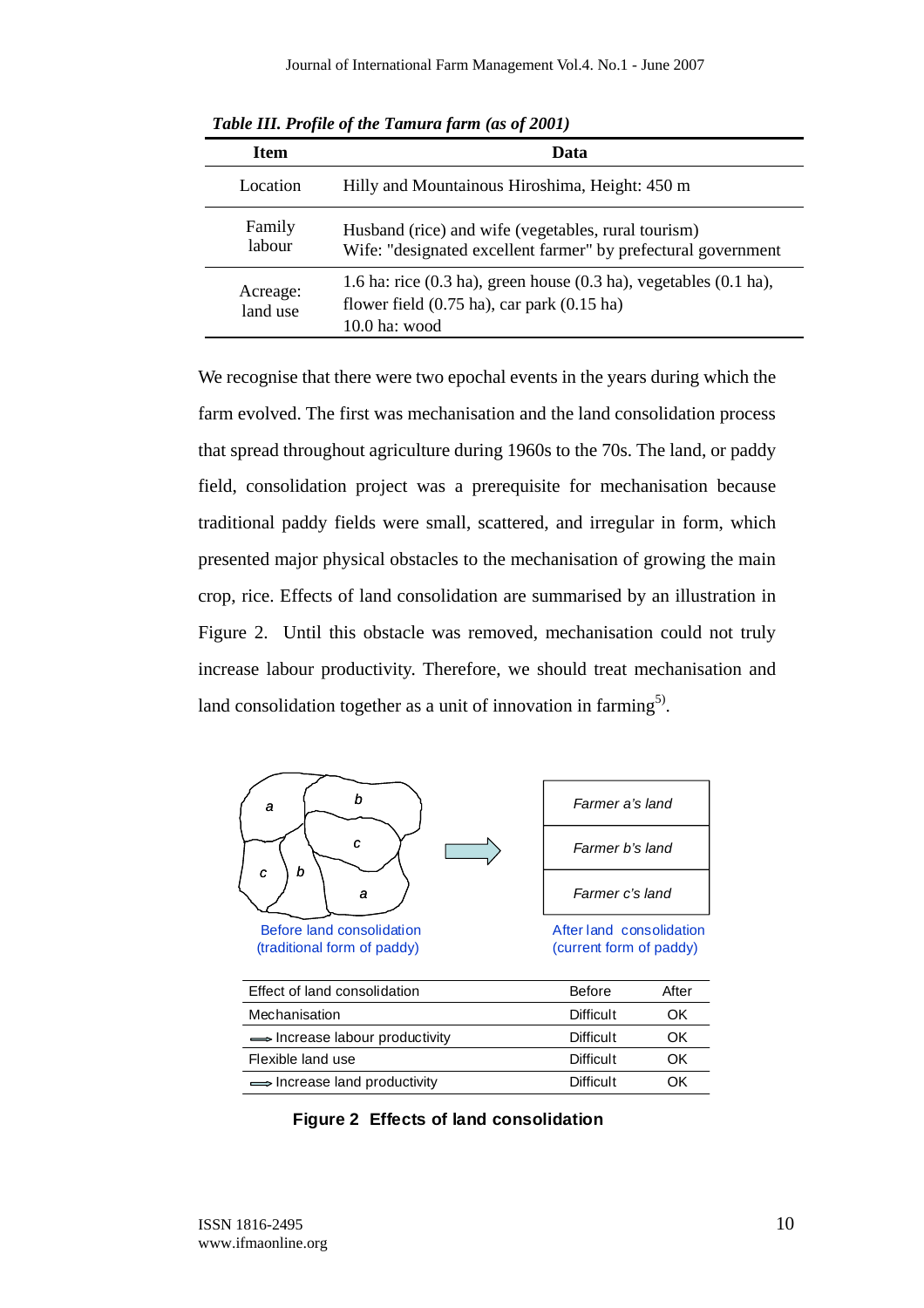This innovation resulted in increased labour productivity and stimulated crop conversion from rice to production of more profitable vegetable crops grown in greenhouses. However, this process also resulted in husbands taking off-farm jobs, which was not anticipated by the government. This unexpected result was commonly observed all over the country during this period. Consequently, farmers attained income parity with urban households not by any on-farm activity, but by seeking off-farm jobs, where wages were rising faster than farming returns due to high economic growth in the industrial sector at that time.

| Year           | 81<br>68<br>69<br>70<br>71<br>75<br>78<br>79<br>80<br>63<br>64<br>65<br>66<br>67<br>72<br>73<br>74<br>77<br>76                     |
|----------------|------------------------------------------------------------------------------------------------------------------------------------|
| Tomato         | Conversion from $\frac{1}{2}$<br>Green<br>$\lambda$<br>$\lambda$<br>rice paddy<br>house                                            |
| No. paddies    | Land consolidation<br>$\lambda$<br>$\Lambda$ ---- ---- ----<br>16 Paddies<br>project to 5 paddies                                  |
| Ploughing      | Tractor<br>$\mathbf{\Lambda}$<br>Λ<br>Cow<br>(15hp)                                                                                |
| Rice planting  | Rice planter<br>$\boldsymbol{\wedge}$<br>Manual ---- ---- ---- ---- ----<br>$(2$ rows)                                             |
| Harvesting     | Group farming<br>$\lambda$<br>Binder and thresher ---- ---- ---- ----<br>Manual ----<br>service                                    |
| Rice drying    | Service of<br>Natural drying by<br>A agricultural<br>Rice dryer ---- ---- ---- ---- ----<br>$\mathsf{v}$<br>hanging<br>cooperative |
| Transportation | $\lambda$<br>Carrier by tiller ----<br>mini truck<br>$\cdots$                                                                      |

*Table IV. Evolutionary process of mechanisation and land consolidation: case of the Tamura farm* 

Source: Survey by the author and data from the town government.

We can see that exactly the same process occurred on the Tamura farm as is shown in Table IV. When Mrs. Tamura was married in the early 1960s, the farming operation involved cattle and crops were harvested manually. In a short while, tillers and binders were introduced for rice harvesting, meaning the beginning of mechanisation in the late 60s. Then, the farming operation was further mechanised with rice dryers, mini trucks, rice planters, etc. in the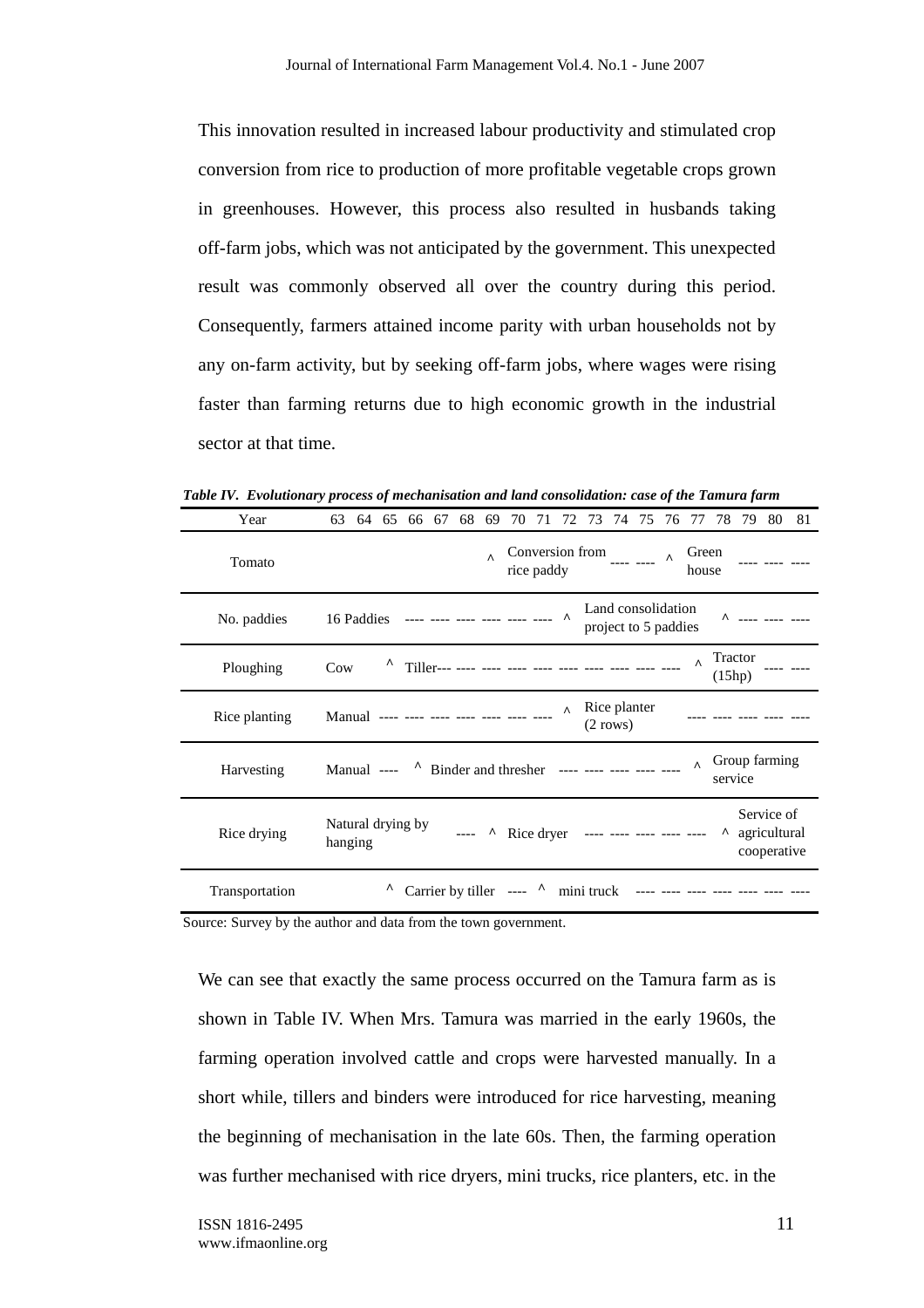early 70s. However, land consolidation was not yet completed. The sum of 16 paddies totalled only 0.9 ha, while the average was 0.056 ha. These were the typical scattered irregularly shaped paddies as illustrated in Figure 2. This was the traditional form of paddy that ensured equal opportunity for irrigation by the farmers concerned.

At this stage, tractors had not yet been introduced. This is because the shape of the paddy had to be transformed to become suitable for mechanical operation. This was not realised until the land consolidation project was started. The above facts make it obvious that land consolidation and mechanisation progressed together.

The direct effects of land consolidation was firstly improvement in labour productivity with mechanisation and crop conversion from rice to more profitable crops such as greenhouse vegetables, which required the transformation of irregularly-shaped paddies to square plots. Moreover, land consolidation not only raised productivity, but also enabled farmers to receive machinery operation services from cooperatives or other farmers. This out-sourcing behaviour eliminated the need for investment in machinery and further promoted off-farm jobs for householders on farms.

In summary, the first epochal event resulted in transformation of this area into vegetable production, while on the other hand, part-time farming grew due to improvement in labour productivity under relatively high off-farm wage rates.

### **New activity for the new market**

The second epochal event was the start of a rural tourism activity.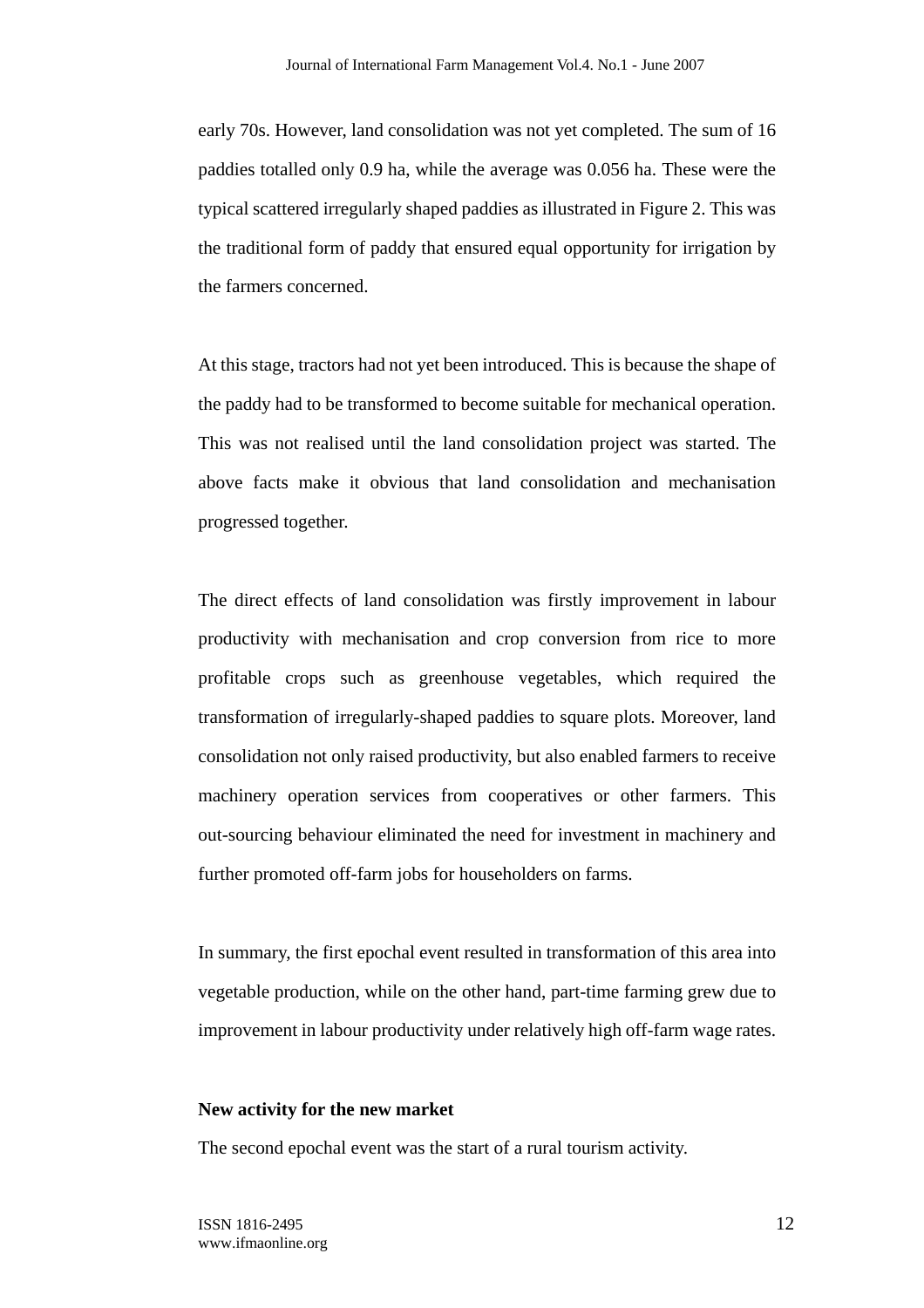The Tamura's farming started with rice production before moving to tomato production for shipment to the urban market; then Mrs Tamura began making dried flowers, offering accommodation to visitors and providing some pick-your-own services for garden flowers and greenhouse tomatoes. In another way, the activity evolved from physical goods to goods providing services. Thus, we can say that the market offering these goods with a service factor exists in the farmyard. In this case, unless people who want to enjoy these goods visit the farmyard, they cannot consume these goods. This means that a new rural market is emerging as explained in Figure 1.

The starting point for the rural tourism activity began accidentally when Mrs Tamura was injured during vegetable farming. She was hospitalised and had a good chance to review her life as a farmer's wife after she had completed her childcare responsibilities<sup> $6$ </sup>. She became interested in trees and wild flowers in the backyard wooded area and began to teach herself to make dried flowers. Then, she exhibited her work in Hiroshima and achieved a good reputation. This success gave her the momentum to launch a new activity. At the same time, she learned from people outside her region that the highland climate in her area created flowers that, when dried, had a clear colour that resisted fading and that had petals that did not easily fall. Until this time, this was an unrecognised local resource. Then word of mouth and publicity led to increased requests from visitors for accommodation and pick-your-own tomatoes and cucumbers.

This means that the rural tourism activity grew not only by her efforts, but also by interaction with people outside the rural community. This is a point of difference from traditional farm products. People from the outside world were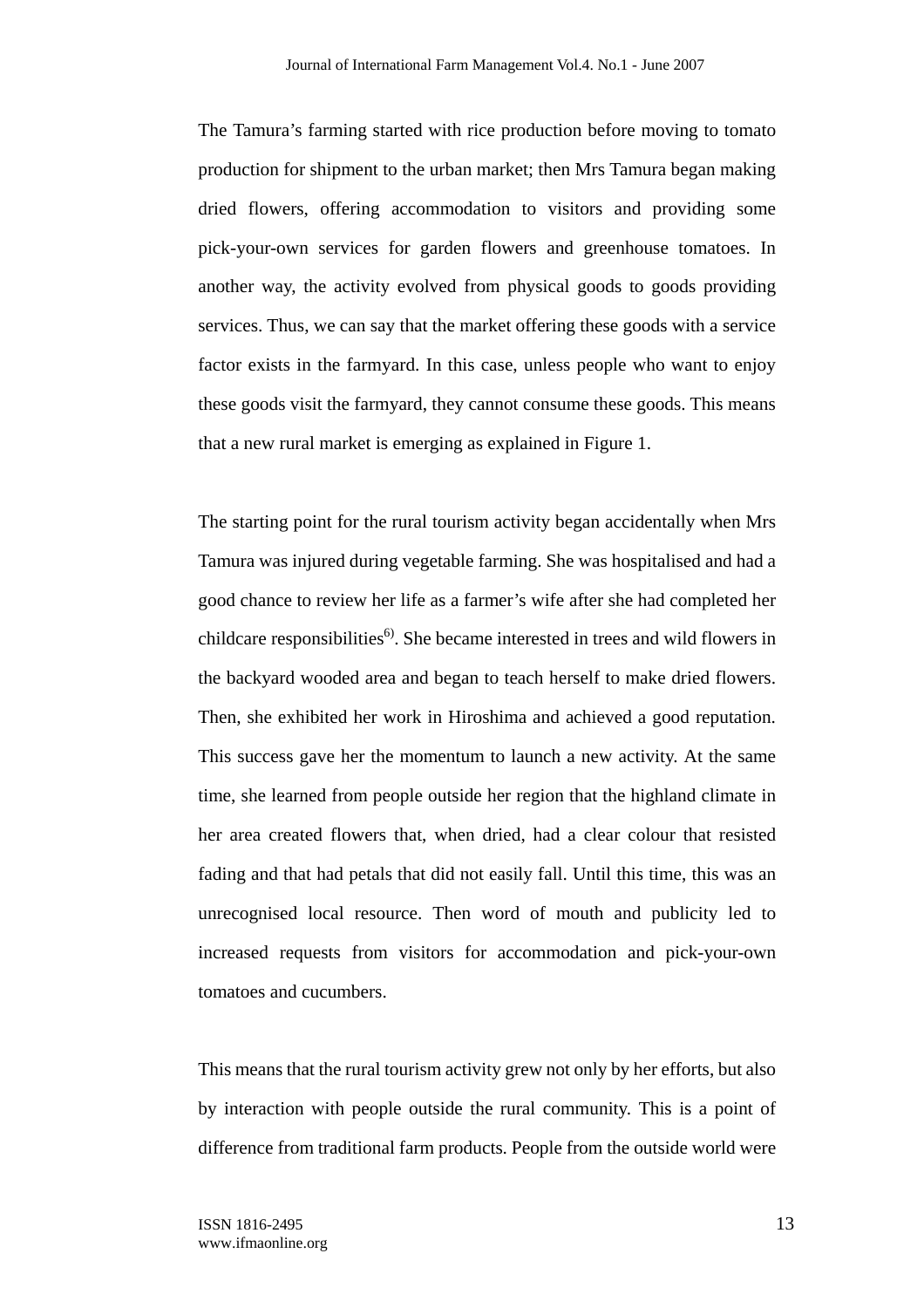involved at every important turning point. The personal network grew in accordance with the growth of the activity.

Thus, the evolution of rural tourism is understood as a process of interaction of people outside of the rural community with a farm operator. This interaction brings about the objective evaluation of unutilised new farm and local resources, which creates a basis for a new activity. In short, multifunctionality is realised in the farm activity in accordance with a deepening rural tourism activity such as a recreational function and a partial landscape-forming function by the flower garden. Therefore, we can say that the development process of rural tourism is attained by discovering and nurturing multifunctionality rather than utilising ready-made local resources.

This was the process of creating a new farm activity that had not existed before and thus in this sense was a product innovation. The interaction of multifunctionality and internalisation added a new recreational value to the farmyard of providing dried flowers and a flower garden for urban visitors. Thus when multifunctionality was expressed in the product, the rural tourism activity became viable as a farm business. In addition, the Tamura's case clearly shows that multifunctionality is realised in the formation of a new farm activity.

Another point that should be kept in mind is that the more extensive the rural tourism activity became, the more clearly became Mrs. Tamura's sense of entrepreneurship, which was the process of transforming a farmer into an entrepreneur. By way of recognition of visitors' needs, taking advantage of the typical climatic conditions and making dried flowers, and then trying to establish her brand, she succeeded in making a new rural business by utilising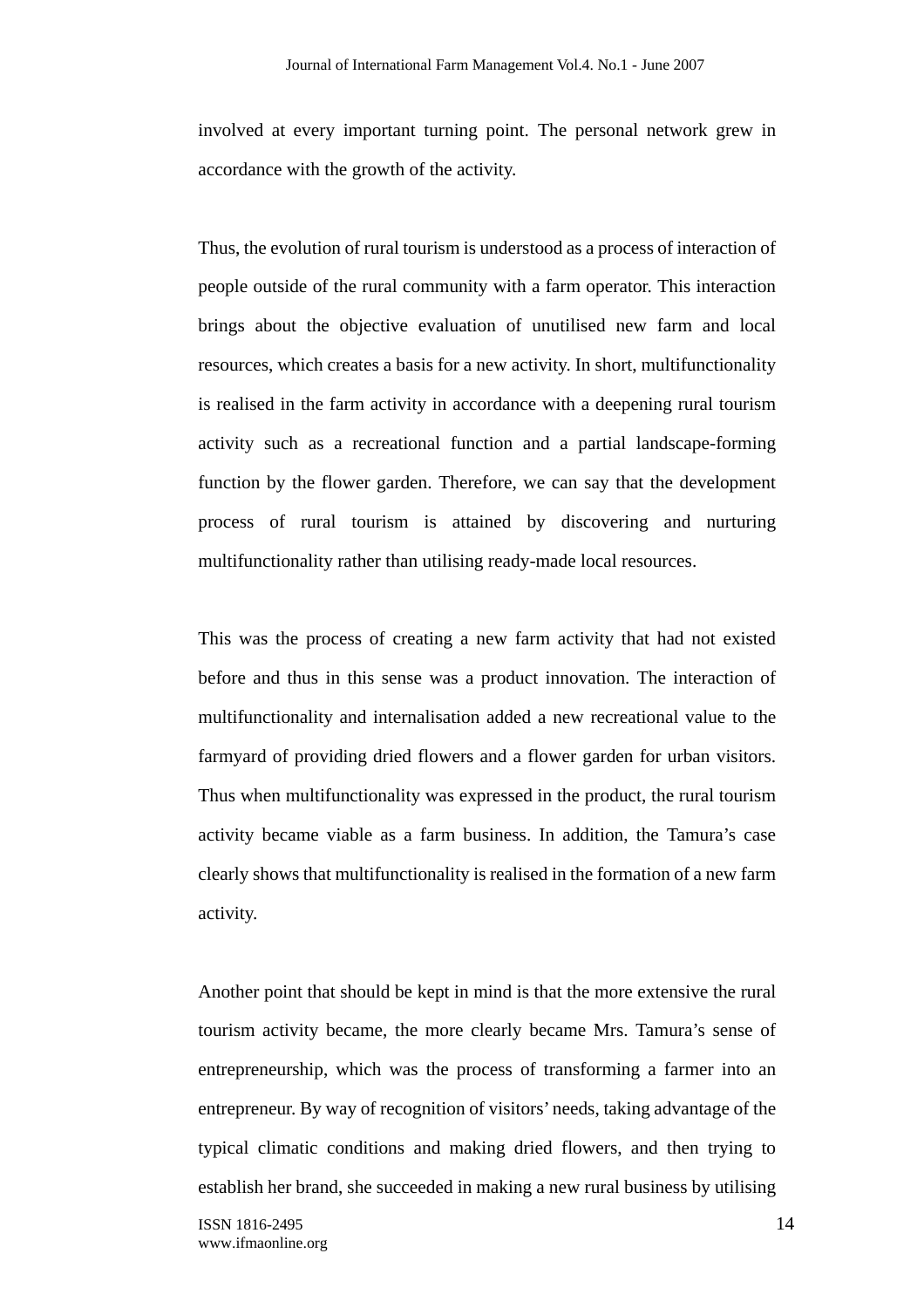multifunctionality. Because of all of these pioneering accomplishments she was credited as a "designated excellent farmer" by the prefectural government in 1999.

### **Innovation in on-farm activities: comparison between the farming activity and the rural tourism activity**

Here, features of the two epochs are contrasted from the perspective of innovation. Table V summarises the main differences between the innovations that occurred in the rice farming activity and those in the rural tourism activity. Innovation in the farming operation was apparently a process innovation because this was a mechanisation and land consolidation process introduced exogenously and that occurred in the process of farming production. This means that the products were the same as before the innovation. Specifically, these were machinery and farmland related hardware technologies.

| Item                             | Farming activity                                                                                    | Non-farming activity                                      |  |
|----------------------------------|-----------------------------------------------------------------------------------------------------|-----------------------------------------------------------|--|
| Content of innovation            | Operation of rice farming                                                                           | Creation of new activity                                  |  |
| Place of innovation              | Mechanisation & land consolidation                                                                  | Rural tourism                                             |  |
| Time of occurrence of innovation | Late 1960s to early 1970s                                                                           | Late 1990s to early 2000s                                 |  |
| Time of life cycle               | Young                                                                                               | Middle aged: latter part of M-shaped<br>job holding curve |  |
| Origin of innovation             | Exogenous                                                                                           | Endogenous                                                |  |
| Type of innovation               | Process                                                                                             | Product: service goods                                    |  |
| Type of innovative technology    | Hardware technology                                                                                 | Software technology                                       |  |
| Role of wife in farm management  | Subsidiary of husband                                                                               | Decision maker                                            |  |
| Impact on farm management        | Deepening of off-farm activity,<br>Heightening on-farm activity<br>introducing vegetable production |                                                           |  |

*Table V. Comparison of features of on-farm activities from innovation: case of the Tamura farm* 

The same process innovation in rice farming operations had diffused throughout the country at a period of high economic growth, and was a time of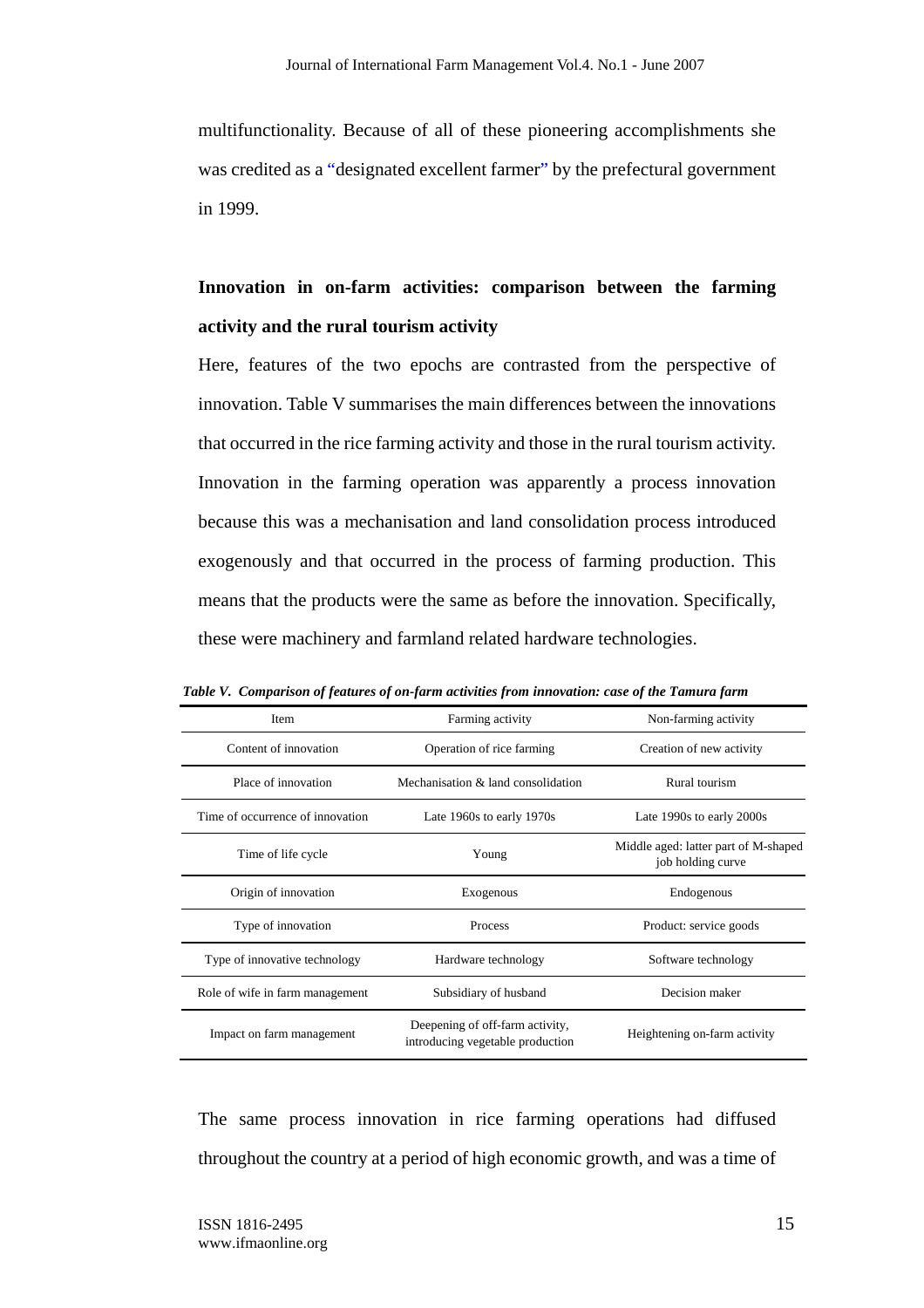modernisation of farming in Japan. This exogenous innovation triggered deepening of off-farm non-farming employment for husbands and of movement from rice to higher profit crops such as vegetables grown by farm women. The diversification of farming allowed husbands to take off-farm jobs and for wives to assume the on-farm farming activities instead. These changes, which were common throughout the country, happened exactly the same way in the Tamura farm household as described previously.

On the contrary, rural tourism in this case endogenously occurred and product innovation created a product that had never existed on the farm in this area. This innovation was the software technology of making dried flowers and offering accommodation services based on unused resources. In this case, the innovation resulted in extending an on-farm activity rather than extending an off-farm activity.

Moreover, another important point is that in the case of Mrs Tamura the role of the wife switched from providing mere subsidiary family labour performed under her husband's initiative to becoming a decision-maker and taking the initiative in the new farm business. This is another example of the significance of rural tourism in realising a gender-equal society.

### **Discussion: factors of product innovation**

Here let us consider the factors influencing product innovation. First, we can observe that Mrs. Tamura clearly has affection for the local community and farm life. Developing rural tourism is a process of establishing clear identity as a farm woman starting from a vague identity.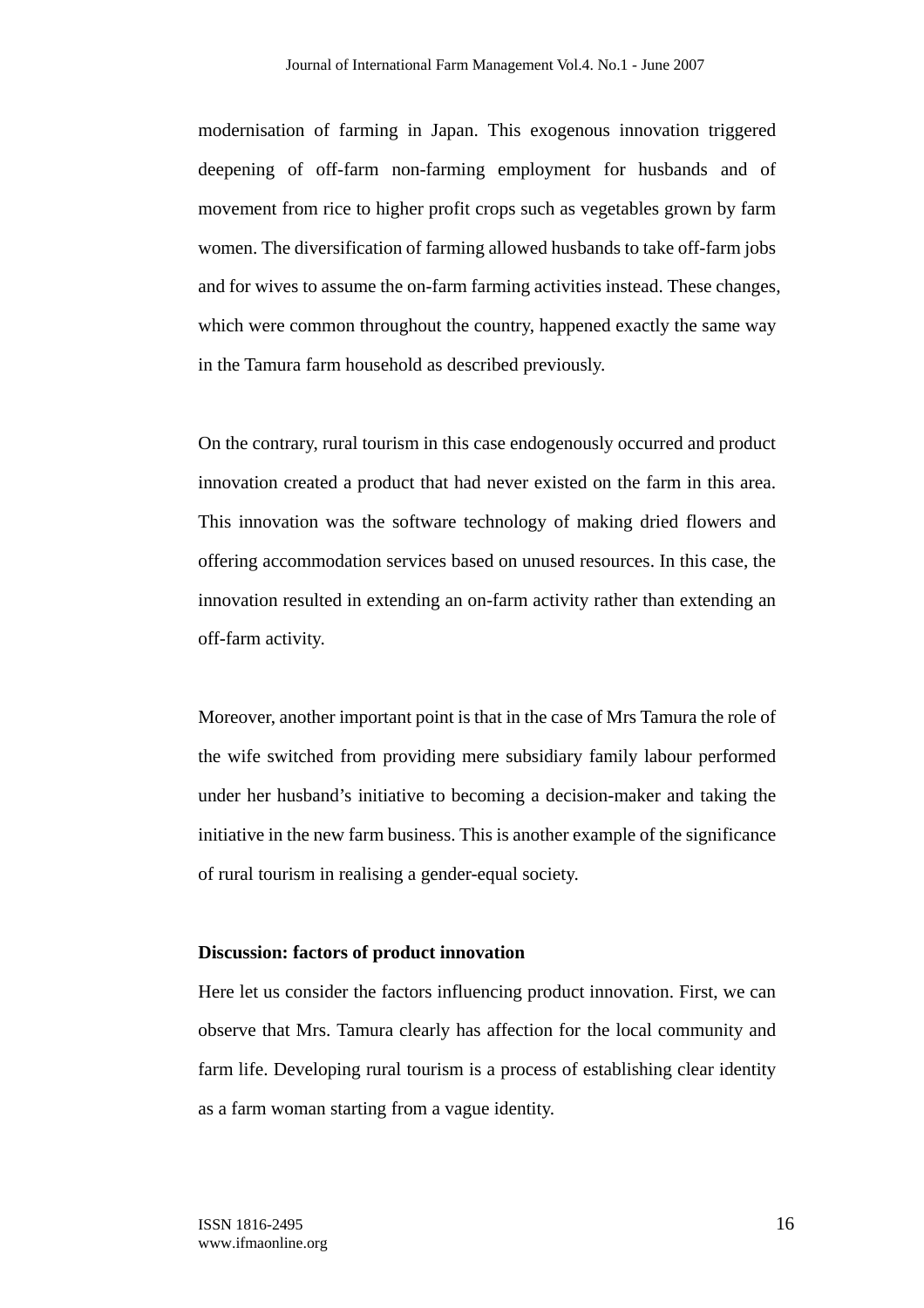Secondly, the rural tourism activity created a personal network of people outside the local community and this network stimulated discovery of new local resources and eventually the creation of a new activity as mentioned above.

Thirdly, rural tourism developed stepwise, not linearly. Extension of one activity served as preparation for starting another activity and the increase in the number of activities provided an opportunity for the enlargement of the whole farm business. Thus, it is safe to say that qualitative development needs quantitative development, and vice versa.

|                                            | <b>Stage</b>                    |                    |                  |                           |
|--------------------------------------------|---------------------------------|--------------------|------------------|---------------------------|
| <b>Activity</b>                            | <b>Preparatory</b>              | <b>Take-off</b>    | <b>Extension</b> | <b>Brand-establishing</b> |
| Year                                       | 1985-                           | 1995-              | 1997-            | 2002-                     |
| (Age of Mrs Tamura)                        | $-41$                           | $-51$              | $-53$            | $-58$                     |
|                                            | $\wedge$ $\qquad \qquad \cdots$ | $\ast$             |                  |                           |
| Making dried flowers                       | Self-taught                     | Exhibition<br>show |                  |                           |
| Studio &<br>dried flower course            |                                 | $\lambda$          |                  |                           |
| Flower garden<br>$& \text{car park}$       |                                 |                    |                  |                           |
| Accommodation                              |                                 |                    | $\sim$           |                           |
| Pick-your-own tomatoes                     |                                 |                    | $\wedge$         |                           |
| Creating own brand by<br>Yamahahako flower |                                 |                    |                  | ^                         |

*Table VI. Evolutionary stages of rural tourism activity: case of the Tamuras*

With all of these features taken into account, we can classify the evolutionary steps as follows: preparatory, take-off, extension, and brand-establishment (Table VI). At the preparatory stage the rural tourism activity has not been launched. At this stage, there was the learning process of drying flower techniques as a pastime and preparing for opportunities to develop this into a farm activity.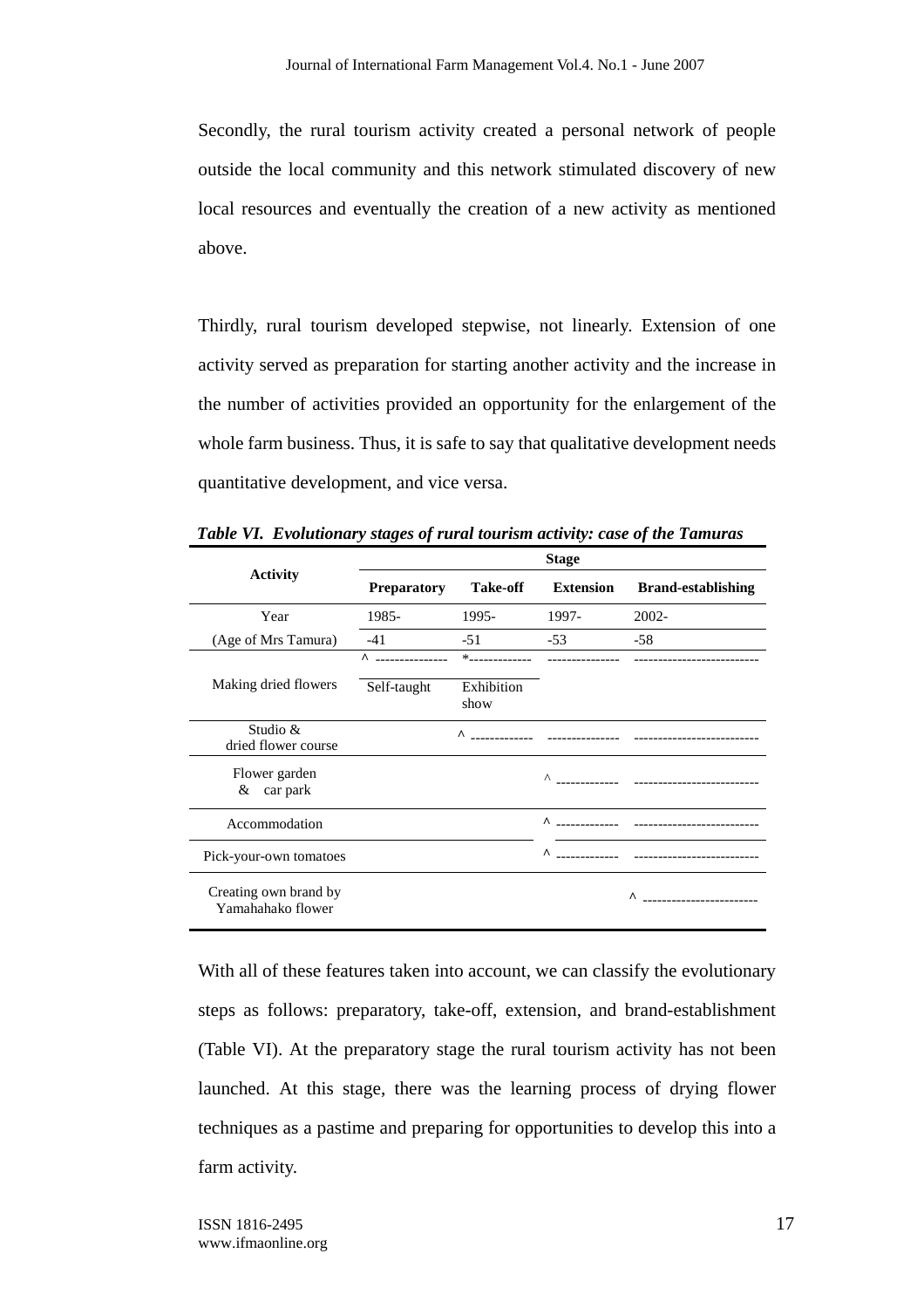The take-off stage is when the actual rural tourism activity began. In Mrs. Tamura's case, she had an exhibition of her craft at Hiroshima due to requests from friends in the city area. The success of this exhibition gave her confidence, which led to the creation of the new farm activity.

At the extension stage the activity was extended by such means as offering accommodation and setting up the flower field. Then, she tried to establish her own brand by featuring Yamahahako, a white wild highland flower suitable for pressed flower techniques. The idea of establishing her own brand is evidence of her becoming an entrepreneur. For that reason we can designate the place that she has now entered as the brand-establishment stage.

The evolution in farming activities was also a transformation process during which she changed from the role of a farm wife to that of an entrepreneur.



**Figure 3 Interaction between multifunctionality and farm diversification**

Figure 3 depicts the relationship between multifunctionality and farm diversification from the experience of the Tamura farm. The relationship is mutually positive. The more farm diversification evolves, the greater multifunctionality is realised. In this process a human network with urban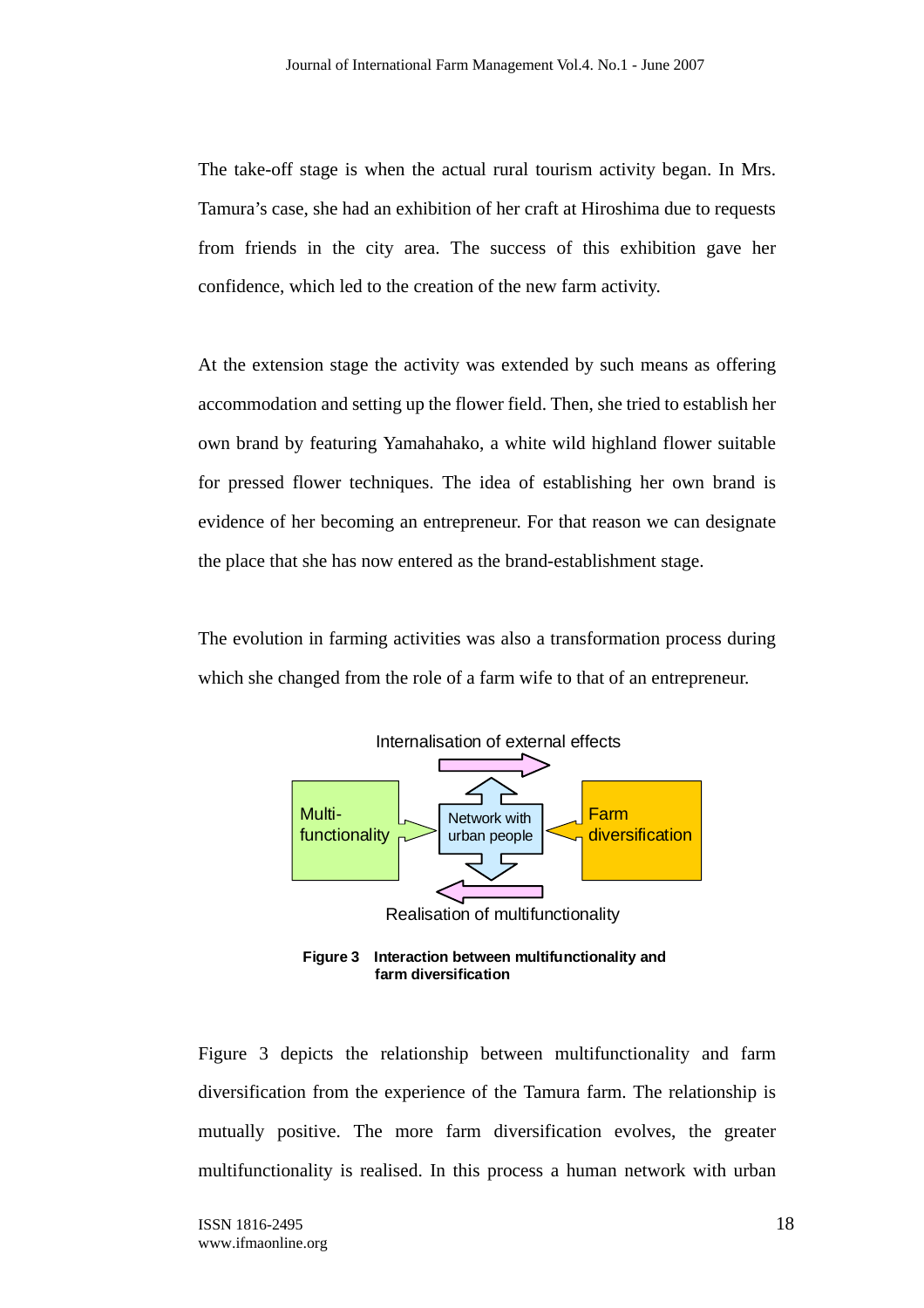people plays an important role in stimulating farm diversification by requests from these people and extending the network itself.

To summarise, multifunctionality moved from a conceptual state to an actual state through the development of rural tourism. To put it differently, farm diversification and multifunctionality interacted and developed together. Specifically, Mrs Tamura began with dried flower making, moving on to pick-your-own flowers and offering an accommodation service, together with a dried flower course, which meant realisation of the recreational function in the farming. Then she started pick-your-own tomatoes as requested by visitors, which added a food educational function, too. Therefore, we can say that creating a new activity by internalising multifunctionality was attained stepwise by interaction with visitors rather than all at once. It was also the process of transforming herself.

### **Conclusions**

This paper has explored the interaction of multifunctionality and a rural tourism activity by focusing on the evolution of an actual farm household in mountainous western Japan. The following are the main points discussed in this paper.

- 1. We showed farm diversification characterised by two different markets: an urban market for traditional farm products and a rural market for rural tourism. The latter is emerging and gaining importance in the farming community. We should explicitly take into account that there are two types of farm products in farm diversification.
- 2. There is a degree of difficulty in internalisation in multifunctionality. Among actual functions comprising multifunctionality, health,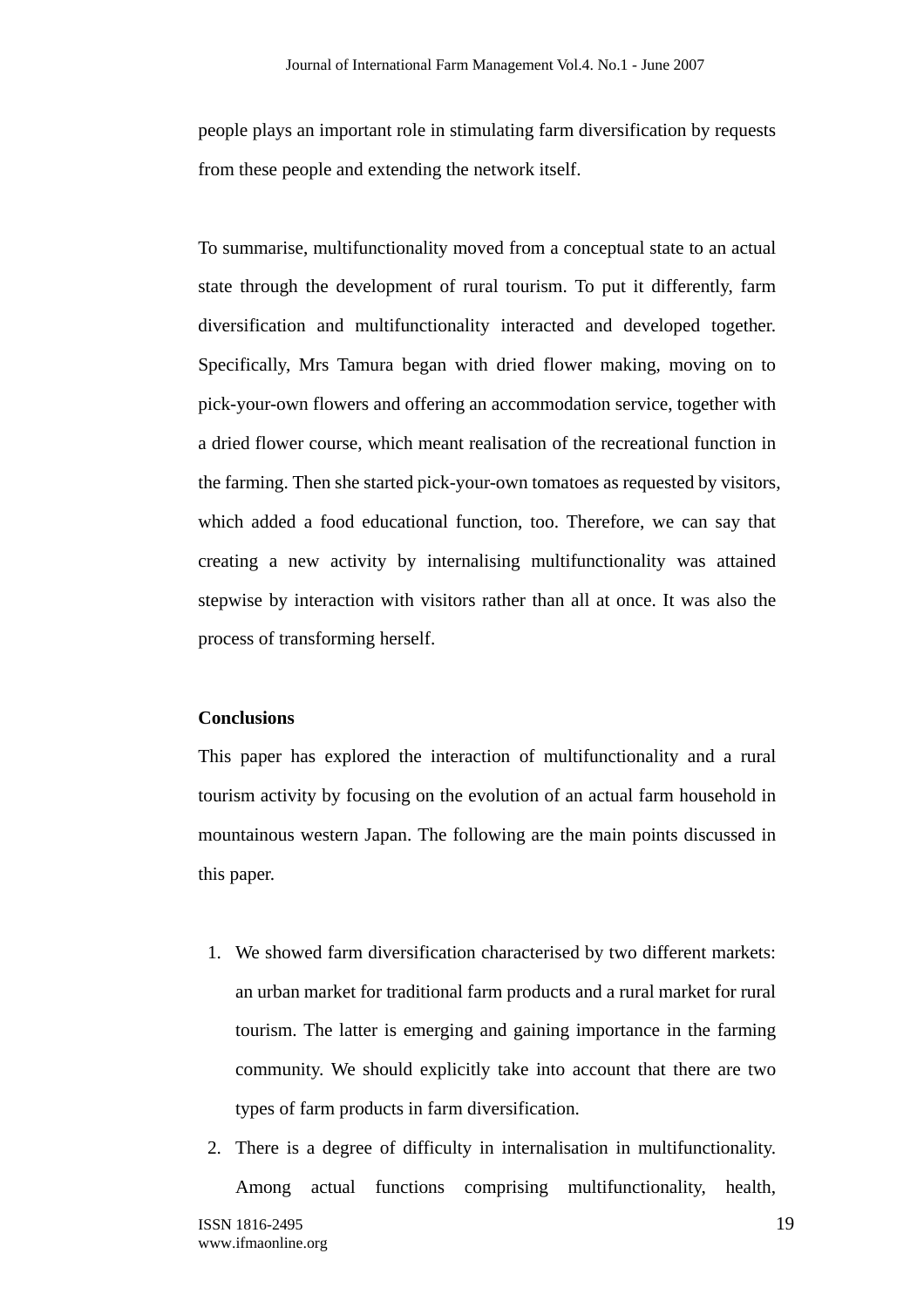recreational and educational functions are most suited for farm diversification or internalising by individual farming activities due to the relative ease in transforming these functions into service goods.

- 3. Rural tourism created a personal network of people outside the local community and this network stimulated discovery of new local resources and eventually the creation of a new activity.
- 4. Rural tourism developed stepwise, not linearly. This means that qualitative development needs quantitative development, and vice versa.
- 5. From a case study on the evolution of a farming activity, we classified rural tourism activity as a product innovation whereas innovations in the farming operation were characterised as process innovations.
- 6. From the above findings, we suggest that emphasis in policy should be placed more in promoting product innovations by farm women, particularly in promoting rural tourism.

### **Endnotes**

- 1) For recent topics on rural tourism, see Hall et al. (2003). However, topics on the relationship between multifunctionality and rural tourism were not taken up. Ohe and Ciani (1995) and Ohe (2001) examined the behaviour of farmhouse accommodation operators in connection with farming production in the study area of this paper.
- 2) In taking into account transportation costs, in the case of rural tourism goods the demand curve will shift leftward while for ordinary farm products the supply curve will shift leftward. The detailed conceptual comparison of the two markets within a microeconomics framework was fully reported in Ohe (2003). However, no empirical study was conducted.
- 3) The most widely accepted characteristics of multifunctionality are joint production of farming and positive externalities or non-commodities. For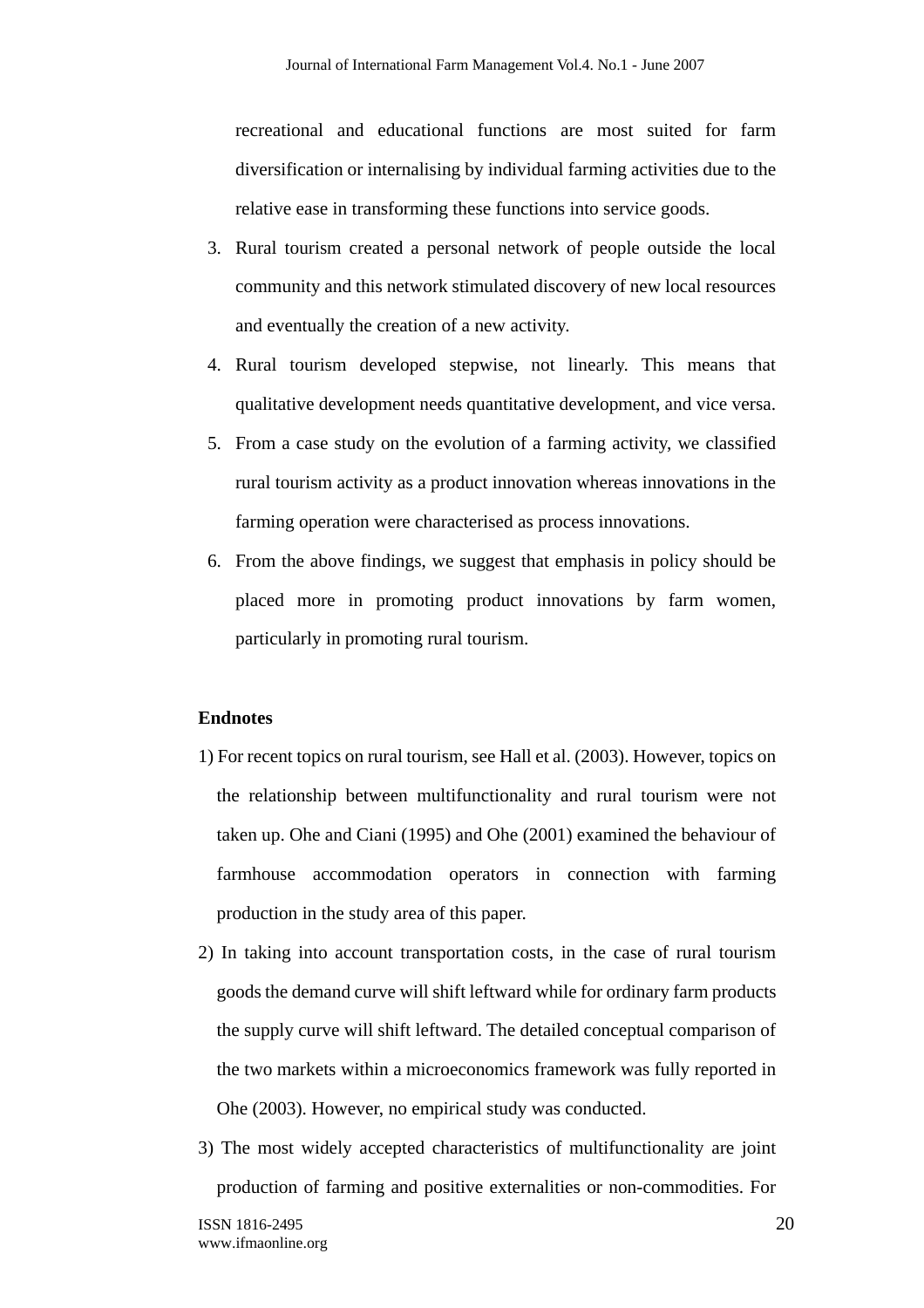conceptual considerations see OECD (2001), OECD (2003) and Pezzini (2000), Van Huylenbroeck and Durand (2003) from the European perspective, Nagata (1991), Ohe (2001) and Tabuchi and Siomi (2002) from the Japanese perspective focusing on rice paddy.

- 4) For negative externalities of agriculture, see Hanley (1991), and Van Huylenbroeck and Whitby (1999).
- 5) For studies on the evaluation of farming mechanisation and irrigation infrastructure of Japanese agriculture see Hayami and Kawagoe (1991) and Akino and Hayami (1991). However, evaluation of land consolidation has not been conducted so far.
- 6) For introductory studies on gender issues in rural Japan, see Tsutsumi (2000).

### **References**

- Akino, M. and Hayami, Y. (1991) The Role of Land Infrastructure in Agricultural Development, Hayami, Y. and Yamada, S. eds. The Agricultural Development of Japan. University of Tokyo Press, Tokyo. pp.135-157.
- Haines, M. and Davies, R. (1987) Diversifying the Farm Business: A Practical Guide to the Opportunities and Constraints. BSP Professional Books, Oxford.
- Hall, D., Roberts, L., and Mitchell, M. (2003) New Directions in Rural Tourism. Ashgate, Hants.
- Hanley, N. (1991) Farming and the Countryside: An Economic Analysis of External Costs and Benefits. CAB International, Wallingford.
- Hayami, Y. and Kawagoe, T. (1991) Farm Mechanisation, Scale Economies, and Structural Change, Hayami, Y. and Yamada, S. eds. The Agricultural Development of Japan. University of Tokyo Press, Tokyo, pp.201-239.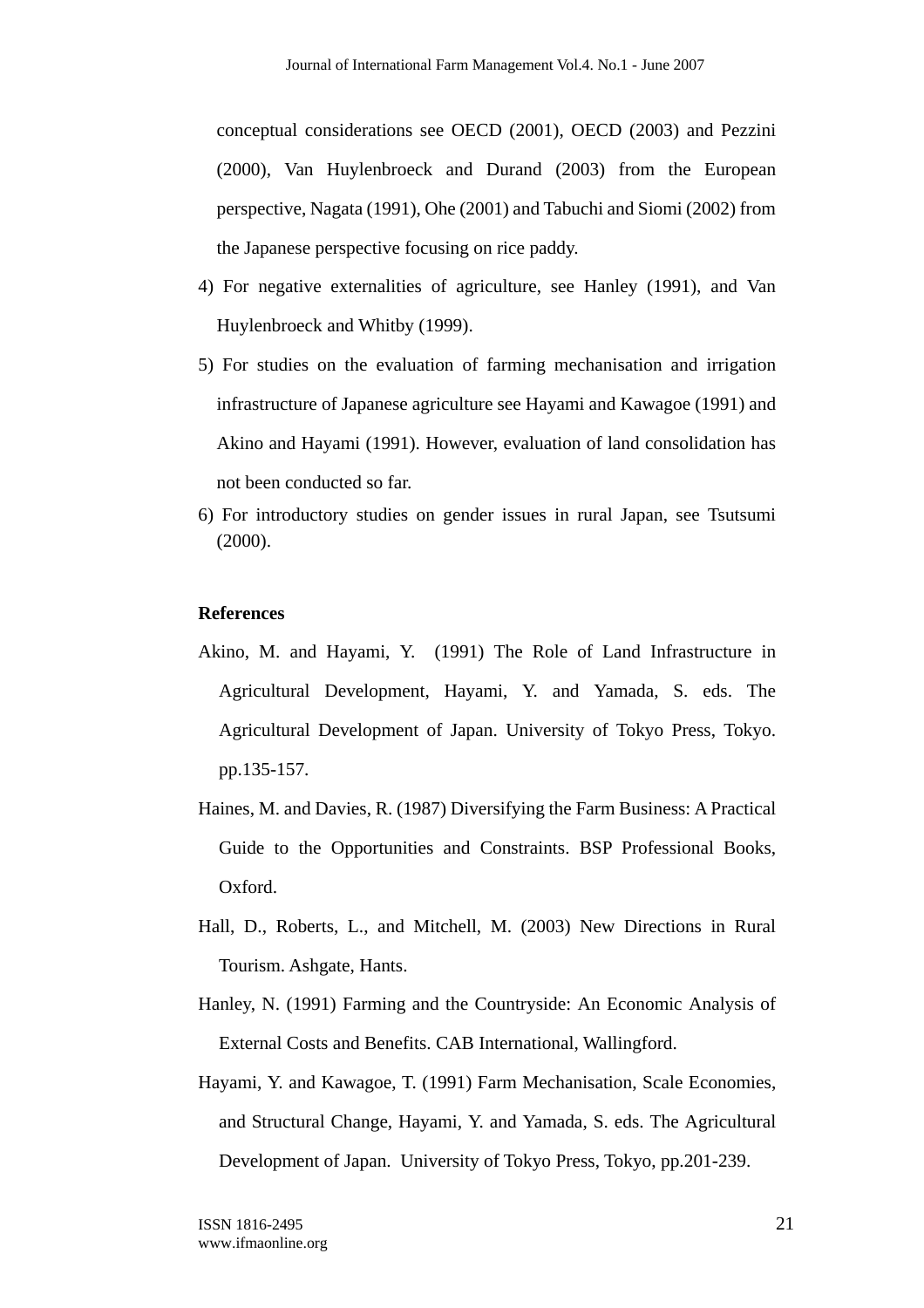Nagata, K. (1991) The Maturation of the Japanese Economy and the Role of Agriculture. In the Committee for the Japanese Agriculture Session, XXI IAAE Conference eds. Agriculture and Agricultural Policy in Japan. University of Tokyo Press, Tokyo, pp.189-201.

OECD (1995a) Niche Markets and Rural Development. OECD, Paris.

- OECD (1995b) Niche Markets as a Rural Development Strategy. OECD, Paris.
- OECD (2001) Multifunctionality: Towards an Analytical Framework. OECD, Paris.
- OECD (2003) Multifunctionality: The Policy Implications. OECD, Paris.
- Ohe, Y. (2003) Economics of Farm and Rural Diversification (in Japanese). Association of Agriculture and Forestry Statistics, Tokyo, pp. 27-46.
- Ohe, Y. (2001) Farm Pluriactivity and Contribution to Farmland Preservation: A Perspective on Evaluating Multifunctionality from Mountainous Hiroshima, Japan. Japanese Journal of Rural Economics, Vol. 3, pp.36-50.
- Ohe, Y. and Ciani, A. (1995) Integrated Activities and Structure of Agritourism Farms: A Study of Umbria, Italy. Tenth International Farm Management Congress Contributed Papers, pp.354-364, Reading.
- Page, S. J. and Getz, D. (1997) The Business of Rural Tourism: International Perspectives. International Thompson Business Press, London.
- Pezzini, M. (2000) Rural Policy Lessons from OECD Countries. Paper Presented in the International Conference, European Rural Policy at the Crossroads. University of Aberdeen, Aberdeen.
- Slee, B. (1989) Alternative Farm Enterprises. Second Edition. Farming Press Ltd., Ipswich.
- Tabuchi,Y. and Siomi, M. (2002) Mountainous Areas and Multifunctionality (in Japanese). Association of Agriculture and Forestry Statistics, Tokyo.